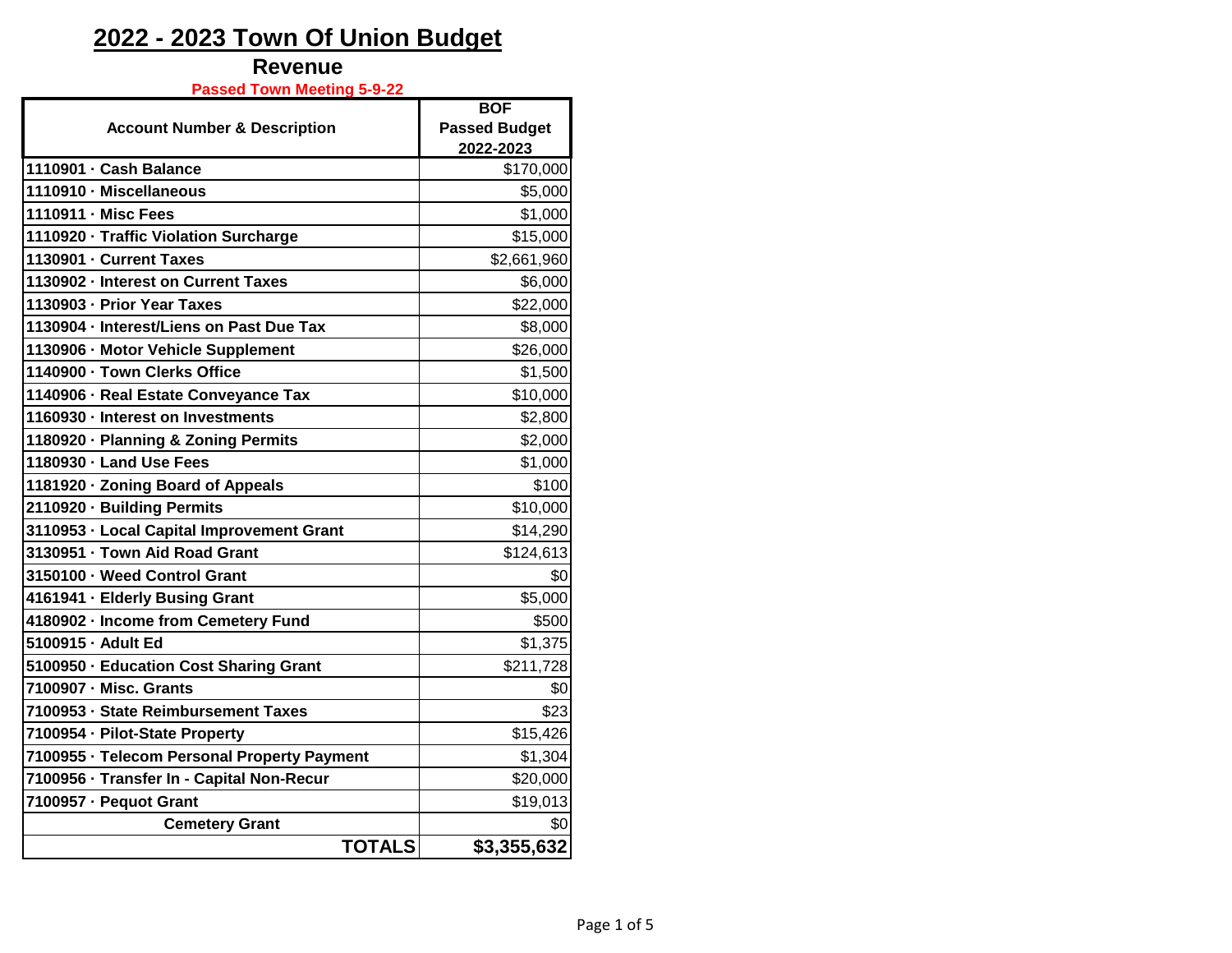#### **Expenditures**

|                                           | <b>BOF</b>           |
|-------------------------------------------|----------------------|
| <b>Account Number &amp; Description1</b>  | <b>Passed Budget</b> |
|                                           | 2022-2023            |
| 1110120 - First Selectmen Salary          | \$23,304             |
| 1110121 - Selectmen Salary                | \$8,521              |
| 1110130 - Selectmen's Clerk Salary        | \$20,056             |
| 1110200 · Selectmen's Expense             | \$3,000              |
| 1110203 - NECCOG                          | \$2,750              |
| 1110205 - IT Support                      | \$10,000             |
| 1110210 · Supplies                        | \$1,500              |
| 1110211 · Printing & Postage              | \$1,000              |
| 1110212 · Telephone                       | \$6,500              |
| 1110213 - Probate Court                   | \$800                |
| 1110610 · Social Security                 | \$27,479             |
| 1110620 - Medicare                        | \$6,426              |
| 1110670 · Workmen's Compensation          | \$23,000             |
| 1110680 - Liability Insurance             | \$49,500             |
| 1110710 - Unemployment Compensation       | \$1,000              |
| 1110720 - Retirement - Town Portion       | \$10,545             |
| 1111200 - Legal Fees                      | \$1,500              |
| 1120120 · Assessors Salary                | \$22,519             |
| 1120122 · Assessor Certified Compensation | \$1,000              |
| 1120130 - Assistant Assessors Salary      | \$5,853              |
| 1120200 · Assessors Expense               | \$5,900              |
| 1120210 · Assessors Revaluation           | \$10,000             |
| 1120230 - Assessor Software Maintenance   | \$13,000             |
| 1121120 - Board of Assessment Salary      | \$500                |
| 1121200 · Board of Assessment Expense     | \$500                |
| 1130120 · Tax Collectors Salary           | \$18,611             |
| 1130122 · Tax Collector Certified Comp    | \$1,000              |
| 1130130 · Assistant Tax Collectors Salary | \$5,853              |
| 1130200 · Tax Collectors Expense          | \$6,400              |
| 1130230 · Tax Software Maintenance        | \$4,600              |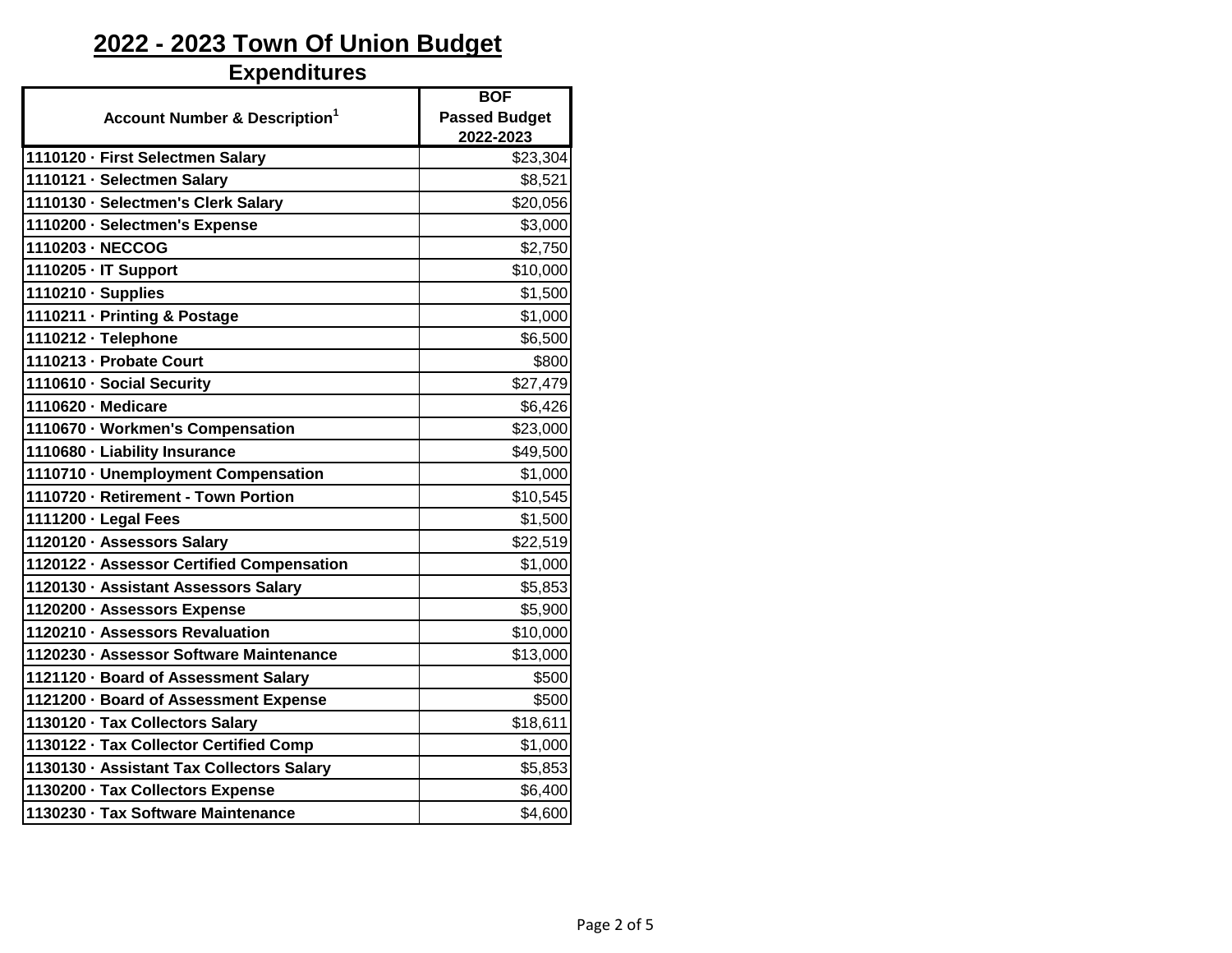# **Expenditures**

| <b>Account Number &amp; Description</b>   | <b>BOF</b><br><b>Passed Budget</b><br>2022-2023 |
|-------------------------------------------|-------------------------------------------------|
| 1131200 - Tax Refund/Rebates              | \$1,400                                         |
| 1140120 - Town Clerk Salary               | \$18,611                                        |
| 1140122 - Town Clerk Certified Comp       | \$1,000                                         |
| 1140130 · Assistant Town Clerks Salary    | \$4,502                                         |
| 1140200 - Town Clerk Expense              | \$6,000                                         |
| 1150120 · Registrars Salary               | \$4,350                                         |
| 1150200 - Registrars Expense              | \$3,050                                         |
| 1151120 - Elections Salary                | \$5,900                                         |
| 1151200 - Elections Expense               | \$5,850                                         |
| 1160120 · Treasurers Salary               | \$18,610                                        |
| 1160121 · Payroll Clerk Salary            | \$4,176                                         |
| 1160130 · Assistant Treasurers Salary     | \$4,176                                         |
| 1160200 · Treasurers Expense              | \$3,800                                         |
| 1170130 - Board of Finance Sec. Salary    | \$4,176                                         |
| 1170200 · Board of Finance Expense        | \$1,000                                         |
| 1171200 - Audit Expense                   | \$30,000                                        |
| 1180120 · Zoning Enforcement Off. Salary  | \$4,299                                         |
| 1180130 · Planning & Zoning Sec. Salary   | \$4,176                                         |
| 1180200 · Planning & Zoning Expense       | \$2,350                                         |
| 1180210 · Zoning Land Use Fees            | \$1,400                                         |
| 1181200 · Zoning Board of Appeals Expense | \$250                                           |
| 2110120 - Building Inspectors Salary      | \$10,000                                        |
| 2110200 · Building Inspector Expense      | \$500                                           |
| 2120120 · Dog Wardens Salary              | \$5,115                                         |
| 2120200 · Dog Wardens Expense             | \$1,000                                         |
| 2130200 - Fire Protection Grant           | \$52,000                                        |
| 2140120 · Fire Marshall Salary            | \$2,462                                         |
| 2150200 · Constables                      | \$10                                            |
| 2160200 · Emergency Management            | \$500                                           |
| 3110120 · Buildings & Grounds Salary      | \$12,000                                        |
| 3110212 - Electricity                     | \$17,500                                        |
| 3110213 · Heating                         | \$23,000                                        |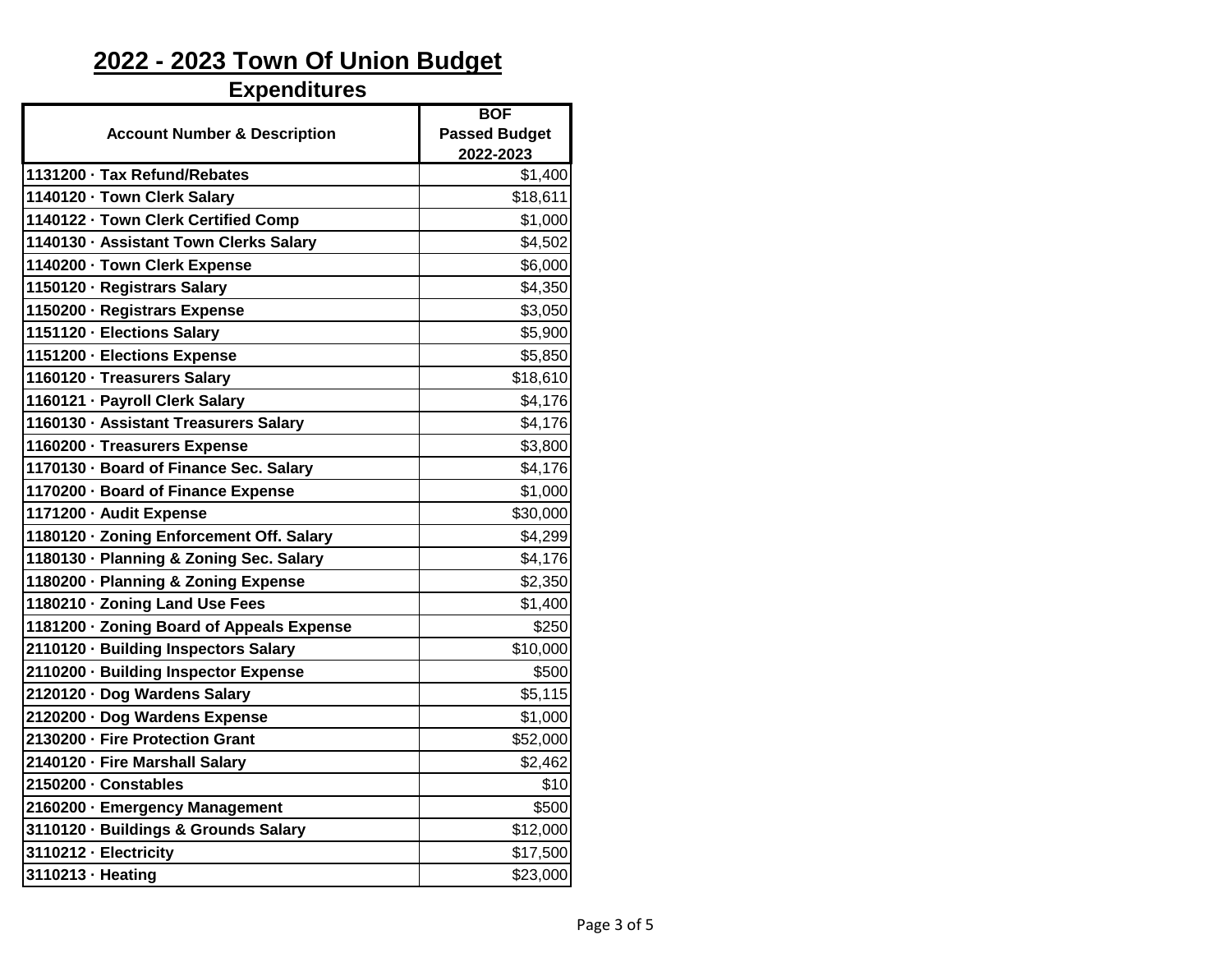#### **Expenditures**

|                                              | <b>BOF</b>           |
|----------------------------------------------|----------------------|
| <b>Account Number &amp; Description</b>      | <b>Passed Budget</b> |
|                                              | 2022-2023            |
| 3110400 - Maintenance & Repair               | \$14,000             |
| 3120120 - Transfer Station Salary            | \$25,000             |
| 3120400 - Transfer Station Maintenance       | \$4,000              |
| 3120411 - Waste Removal                      | \$72,000             |
| 3130120 - Public Works Salary                | \$169,042            |
| 3130200 · Fuel                               | \$25,000             |
| 3130400 · Public Works Equipment Maintenance | \$19,500             |
| 3130412 - Public Works Road Maintenance      | \$213,500            |
| 3130413 - Capital Improvements (LoCIP)       | \$14,290             |
| 3130630 - Medical Insurance                  | \$40,000             |
| 3140200 - Tree Warden                        | \$250                |
| 3150200 - Weed Control/ Drawdown             | \$1,500              |
| 4110200 · Dispatch Services 911              | \$3,735              |
| 4120200 - Federal 504 Program                | \$100                |
| 4130200 - Health District                    | \$6,275              |
| 4140200 - Public Health Nursing              | \$500                |
| 4150200 - Sexual Assault Crisis              | \$300                |
| 4151200 - Substance Abuse                    | \$0                  |
| 4160200 - Social Services                    | \$750                |
| 4161200 - Elderly Program                    | \$750                |
| 4161201 · Elderly Busing                     | \$5,000              |
| 4170200 - General Assistance                 | \$500                |
| 4180120 · Sextons Salary                     | \$2,537              |
| 4180121 · Cemetery Salary                    | \$7,500              |
| 4180200 - Cemetery Expense                   | \$500                |
| 5100200 · Board of Education                 | \$1,808,304          |
| 6110120 · Library Salary                     | \$28,355             |
| 6110200 · Library Expense                    | \$20,394             |
| 6120200 - Memorial Day                       | \$700                |
| 6130200 - Old Home Day                       | \$1,500              |
| 7110200 - Operating Contingency              | \$24,578             |